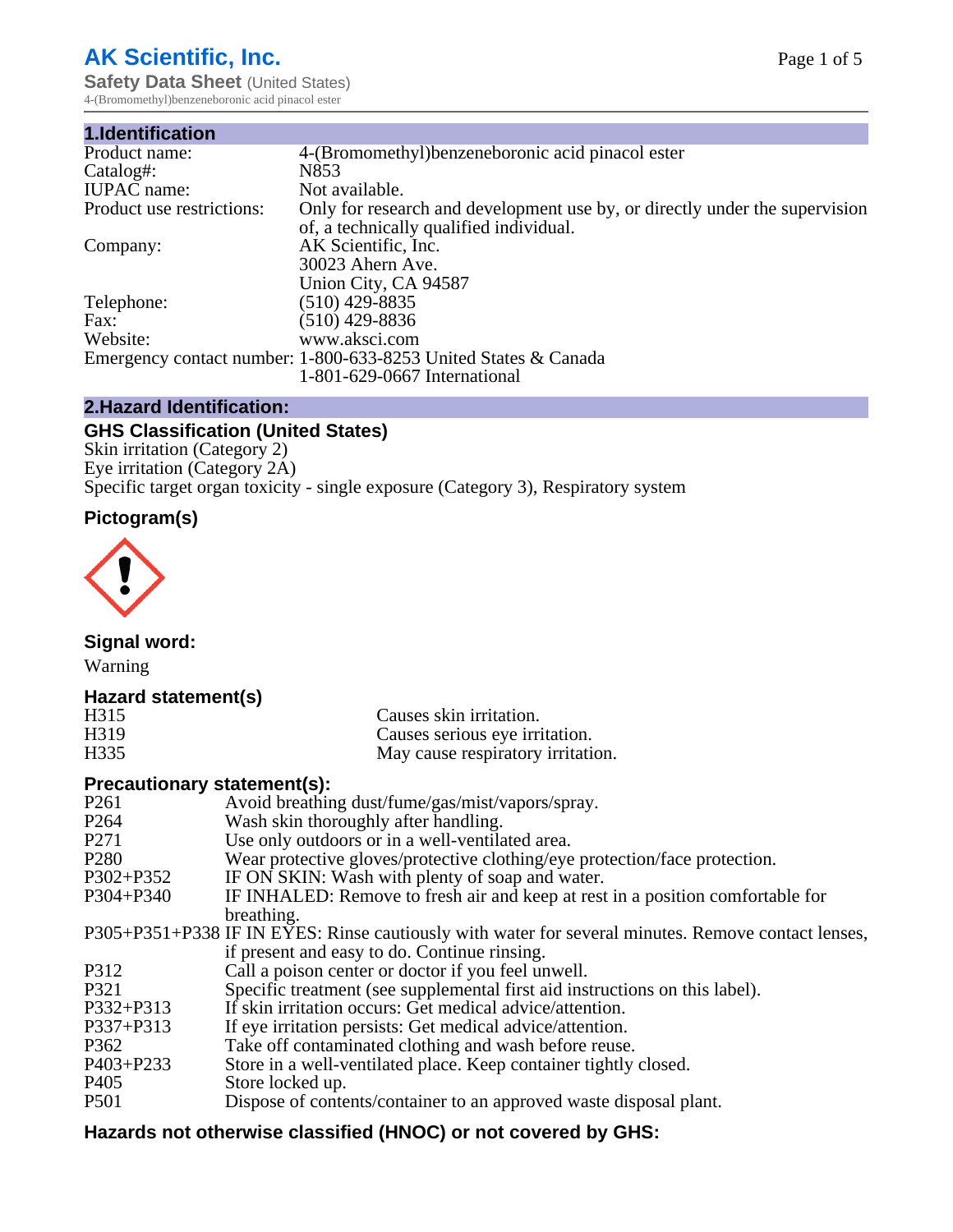#### None

#### **3.Composition/Information on Ingredients**

Purity: 98% (GC)<br>EC: Not availal

Synonyms: Not available. CAS#: 138500-85-3 Not available.

## **4. First Aid Measures**

**General Information:** Immediately remove any clothing contaminated by the product. Move out of dangerous area. Consult a physician and show this safety data sheet.

**Inhalation:** Move person to fresh air. If not breathing, give artificial respiration. If breathing is difficult, give oxygen. Obtain medical aid.

**Skin contact:** Immediately flush skin with running water for at least 15 minutes while removing contaminated clothing and shoes. Wash clothing before reuse. Obtain medical aid immediately. **Eye contact:** Immediately flush open eyes with running water for at least 15 minutes. Obtain medical aid immediately.

**Ingestion:** Do NOT induce vomiting without medical advice. Rinse mouth with water. Never administer anything by mouth to an unconscious person. Obtain medical aid immediately.

**Most important symptoms and effects, both acute and delayed:** No further information available. Please see sections 2 and 11.

**Indication of any immediate medical attention and special treatment needed:** No further information available.

## **5. Fire Fighting Measures**

**Suitable extinguishing media:** Use water spray, dry chemical, carbon dioxide, or chemical foam. **Specific hazards arising from the chemical:** Carbon oxides, Boron oxides, Hydrogen bromide. **Advice for firefighters:** As in any fire, wear a NIOSH-approved or equivalent, pressure-demand, self-contained breathing apparatus and full protective gear. During a fire, irritating and highly toxic gases may be generated by thermal decomposition or combustion.

## **6. Accidental Release Measures**

**Personal precautions, protective equipment and emergency procedures:** Wear protective equipment and keep unprotected personnel away. Ensure adequate ventilation. Remove all sources of ignition. Prevent further leak or spill if safe to do so. For personal protective equipment, please refer to section 8.

**Environmental precautions:** Do not let product enter drains, other waterways, or soil.

**Methods and materials for containment and cleaning up:** Prevent further leak or spill if safe to do so. Vacuum, sweep up, or absorb with inert material and place into a suitable disposal container. Consult local regulations for disposal. See section 13 for further disposal information.

## **7. Handling and Storage**

**Precautions for safe handling:** Avoid contact with skin, eyes, and personal clothing. Wash hands thoroughly after handling. Avoid breathing fumes. Use only with adequate ventilation. Wear suitable protective clothing, gloves, and eye/face protection. Keep away from sources of ignition. Minimize dust generation and accumulation. Keep container tightly closed. Open and handle container with care. Do not eat, drink, or smoke while handling.

**Conditions for safe storage, including any incompatibilities:** Store in a tightly-closed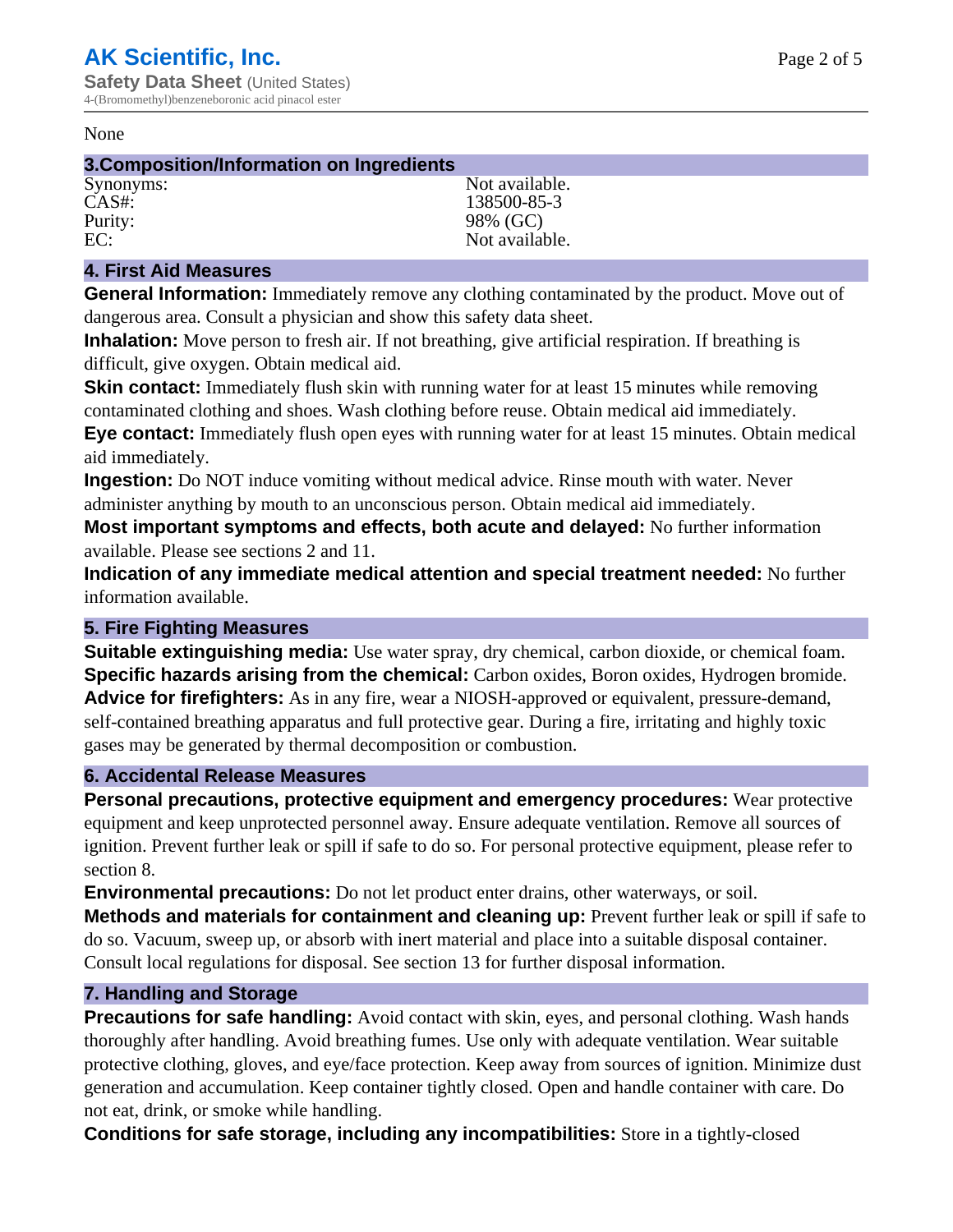container when not in use. Store in a cool, dry, well-ventilated area away from incompatible substances. Keep away from sources of ignition. ,Store long-term at room temperature.

### **8. Exposure Controls/Personal Protection**

#### **Exposure limits:**

| $OSHA$ PEL:       | Not available. |
|-------------------|----------------|
| NIOSH REL:        | Not available. |
| <b>ACGIH TLV:</b> | Not available. |

**Appropriate engineering controls:** Avoid contact with skin, eyes, and clothing. Wash hands before breaks and immediately after handling the product. Facilities storing or utilizing this material should be equipped with an eyewash fountain. Use adequate general and local exhaust ventilation to keep airborne concentrations low.

#### **Personal protection**

| Eyes:        | Based on an evaluation of the eye or face hazards present, wear chemical splash-resistant<br>safety glasses or goggles with side protection. A face shield may be appropriate in some |
|--------------|---------------------------------------------------------------------------------------------------------------------------------------------------------------------------------------|
|              | workplaces. Use eyewear tested and approved under appropriate government standards<br>such as OSHA 29 CFR 1910.133 or EU EN166.                                                       |
| Hands:       | Wear gloves selected based on an evaluation of the possible hazards to hands and skin,                                                                                                |
|              | the duration of use, the physical conditions of the workplace, and the chemical resistance                                                                                            |
|              | and physical properties of the glove material.                                                                                                                                        |
|              | Skin and body: Protective clothing must be selected based on the hazards present in the workplace, the                                                                                |
|              | physical environment, the duration of exposure, and other factors. No fabric can provide                                                                                              |
|              | protection against all potential hazards; therefore it is important to select the appropriate                                                                                         |
|              | protective clothing for each specific hazard. At the minimum, wear a laboratory coat and                                                                                              |
|              | close-toed footwear.                                                                                                                                                                  |
| Respiratory: | Respirators are not a substitute for accepted engineering control measures such as<br>enclosure or confinement of the operation, general and local ventilation, and substitution      |
|              | of less toxic materials. When respiratory personal protective equipment is appropriate                                                                                                |
|              | based on an assessment of respiratory hazards in the workplace, use a NIOSH- or                                                                                                       |
|              | CEN-certified respirator.                                                                                                                                                             |

# **10. Stability and Reactivity**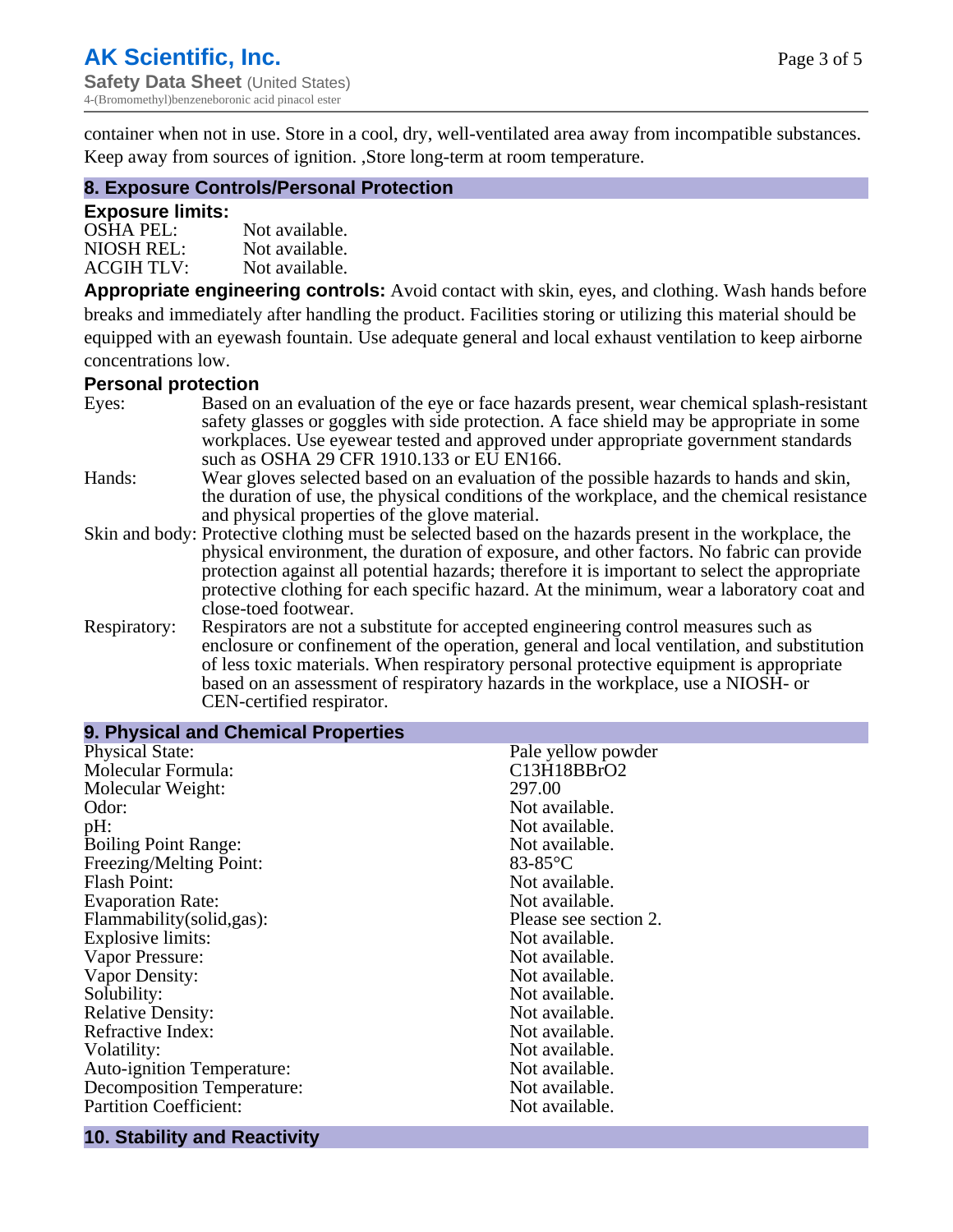| Reactivity:                         | Not available.                                       |
|-------------------------------------|------------------------------------------------------|
| Chemical stability:                 | Stable under recommended temperatures and pressures. |
| Possibility of hazardous reactions: | Not available.                                       |
| Conditions to avoid:                | Dust generation.                                     |
| Incompatible materials:             | Strong oxidizing agents.                             |
| Hazardous decomposition products:   | Carbon oxides, Boron oxides, Hydrogen bromide.       |
|                                     |                                                      |

#### **11. Toxicological Information**

| RTECS#                                         | Not available.                                      |
|------------------------------------------------|-----------------------------------------------------|
| Acute toxicity:                                | Not available.                                      |
| Routes of exposure:                            | Inhalation, eye contact, skin contact, ingestion.   |
| Symptoms related to the physical, chemical and | Skin contact may result in inflammation             |
| toxicological characteristics:                 | characterized by itching, scaling, reddening,       |
|                                                | blistering, pain or dryness. Eye contact may result |
|                                                | in redness, pain or severe eye damage. Inhalation   |
|                                                | may cause irritation of the lungs and respiratory   |
|                                                | system. Overexposure may result in serious illness  |

or death.

#### **Carcinogenicity**

| IARC: | Not classified.                                                                                       |
|-------|-------------------------------------------------------------------------------------------------------|
| NTP:  | Not listed.                                                                                           |
| OSHA: | Not listed.                                                                                           |
|       | Acute toxic effects: Inflammation of the eye is characterized by redness, watering, and itching. Skin |
|       | inflammation is characterized by itching, scaling, reddening, or, occasionally,                       |
|       | blistering.                                                                                           |

| <b>12. Ecological Information</b> |                |
|-----------------------------------|----------------|
| Ecotoxicity:                      | Not available. |
| Persistence and degradability:    | Not available. |
| Bioaccumulative potential:        | Not available. |
| Mobility in soil:                 | Not available. |
| Other adverse effects:            | Not available. |

#### **13. Disposal Considerations**

Disposal of waste: Chemical waste generators must determine whether a discarded chemical is classified as hazardous waste. US EPA guidelines for the classification determination are listed in 40 CFR 261.3. Additionally, waste generators must consult state and local hazardous waste regulations to ensure complete and accurate classification. Observe all federal, state and local regulations when disposing of the substance.

Disposal of packaging: Do not reuse containers. Dispose of as unused product.

| <b>14. Transportation Information</b> |                |
|---------------------------------------|----------------|
| <b>DOT (United States)</b>            |                |
| UN number:                            | Not hazmat     |
| Proper shipping name:                 | Not available. |
| Transport hazard class:               | Not available. |
| Packing group:                        | Not available. |
| <b>IATA</b>                           |                |
| <b>UN Number:</b>                     | Not DG         |
| Proper shipping name:                 | Not available. |
| Transport hazard class:               | Not available. |
| Packing group:                        | Not available. |